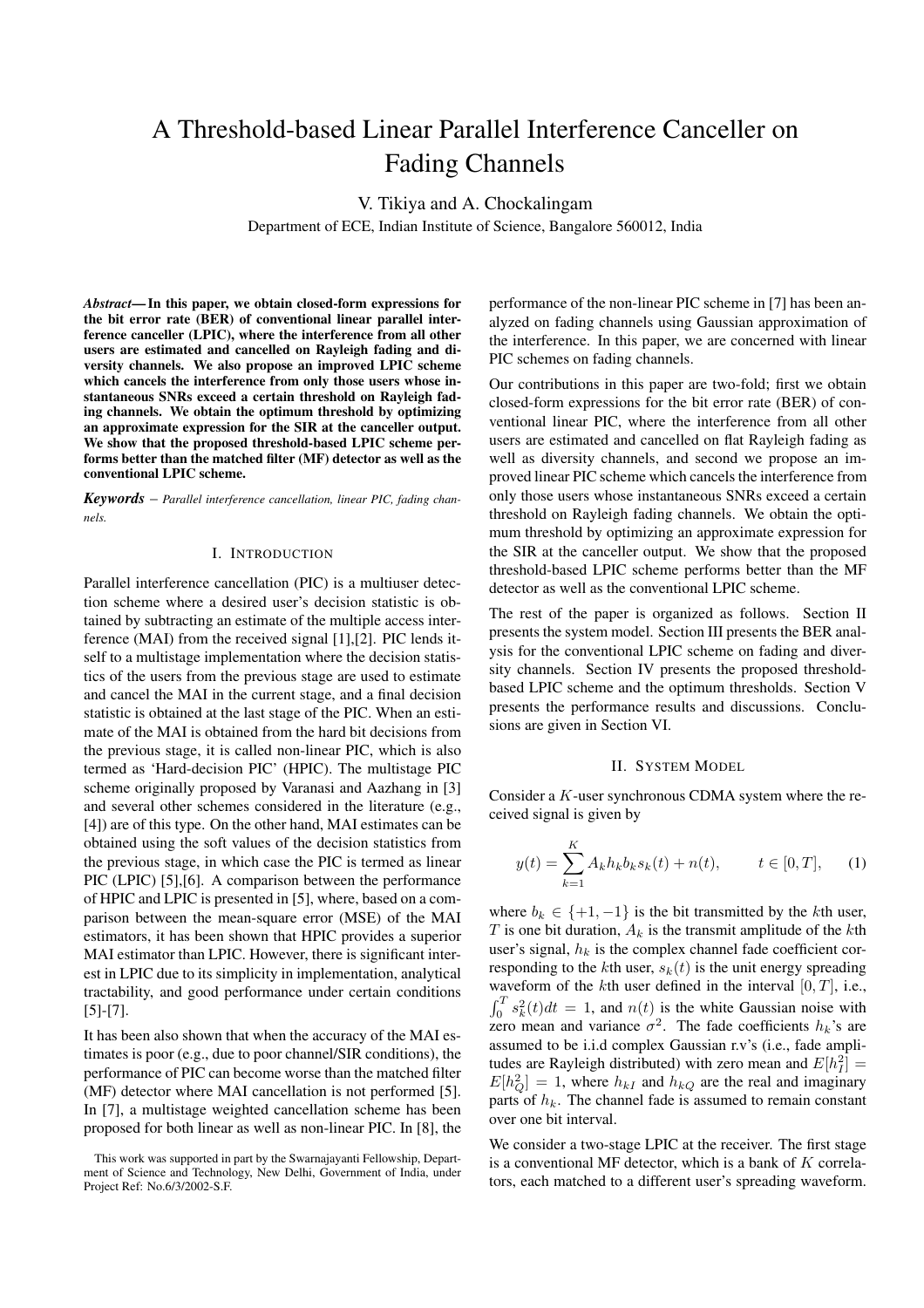The received vector  $y^{(1)}$  at the output of the MF stage (the superscript (1) in  $y^{(1)}$  denotes the first stage) is given by

$$
\mathbf{y}^{(1)} = \left[ y_1^{(1)}, y_2^{(1)}, \cdots, y_K^{(1)} \right],\tag{2}
$$

where  $y_k^{(1)}$  is the kth user MF output, given by

$$
y_k^{(1)} = A_k h_k b_k + \sum_{j=1, j \neq k}^{K} \rho_{jk} A_j h_j b_j + n_k,
$$
 (3)

where  $\rho_{ik}$  is the cross-correlation between the jth and kth users' spreading waveforms, given by  $\rho_{jk} = \int_0^T s_j(t) s_k(t) dt$ , and  $n_k$ 's are complex Gaussian with zero mean and  $E[n_j n_k^*] =$  $2\sigma^2$  when  $j = k$  and  $E[n_j n_k^*] = 2\sigma^2 \rho_{jk}$  when  $j \neq k$ . The received vector **y**(1) (without hard decision) is used for MAI estimation and cancellation in the second stage.

In the second stage, we consider two different cancellation schemes. The first scheme is the conventional LPIC, where the interference from all the users is estimated and cancelled. The second scheme is our proposed threshold-based LPIC, where only those users whose instantaneous SNRs exceed a certain threshold are cancelled.

# III. BER OF CONVENTIONAL LPIC

In the conventional LPIC, the interference from all other users are estimated and cancelled, i.e., the MAI estimate for the kth user is obtained by multiplying  $y_j^{(1)}$  with  $\rho_{jk}$  for all  $j\neq k$  and summing them up, i.e.,  $\sum_{j \neq k} \rho_{jk} y_j^{(1)}$  is the MAI estimate for user k. Accordingly, the bit decision for the kth user after interference cancellation in the second stage is given by

$$
\hat{b}_k^{(2)} = \text{sgn}\left(Re\left(h_k^*\left(y_k^{(1)} - \sum_{j=1, j\neq k}^K \rho_{jk} y_j^{(1)}\right)\right)\right). (4)
$$

The interference cancelled output of the second stage for the *k*th user,  $y_k^{(2)}$ , can be written as

$$
y_k^{(2)} = y_k^{(1)} - \sum_{j=1, j \neq k}^{K} \rho_{jk} y_j^{(1)}
$$
  
=  $A_k h_k b_k \left( 1 - \sum_{j=1, j \neq k}^{K} \rho_{jk}^2 \right) - I_2 + N_2$ , (5)

where

$$
I_2 = \sum_{j=1, j \neq k}^{K} \rho_{jk} \sum_{\substack{i=1 \\ i \neq j,k}}^{K} \rho_{ij} A_i h_i b_i, \tag{6}
$$

$$
N_2 = n_k - \sum_{j=1, j \neq k}^{K} \rho_{jk} n_j.
$$
 (7)

The terms  $I_2$  and  $N_2$  in (5) represent the interference and noise terms introduced due to the imperfect cancellation that

results in using the soft output values from the MF stage for MAI estimation. It is noted that both  $N_2$  and  $I_2$  are linear combinations of Gaussian r.v's with zero mean. The variance of  $I_2$ ,  $\sigma_{I_2}^2$ , is given by

$$
\sigma_{I_2}^2 = \sum_{\substack{i=1 \ i \neq k}}^K \sum_{\substack{j=1 \ j \neq i,k}}^K \sum_{\substack{l=1 \ l \neq i,k}}^K A_i^2 \rho_{jk} \rho_{lk} \rho_{ij} \rho_{il}, \qquad (8)
$$

and the variance of  $N_2$ ,  $\sigma_{N_2}^2$ , is given by

$$
\sigma_{N_2}^2 = \sigma^2 \left( 1 - \sum_{\substack{j=1 \ j \neq k}}^K \rho_{jk}^2 + \sum_{\substack{i=1 \ i \neq k}}^K \sum_{\substack{j=1 \ j \neq k,i}}^K \rho_{ik} \rho_{jk} \rho_{ij} \right). (9)
$$

The average SIR for the kth user at the output of the second stage,  $\overline{SIR}_k^{(2)}$ , is then given by

$$
\overline{SIR}_k^{(2)} = \frac{A_k^2 \left(1 - \sum_{j=1, j \neq k}^K \rho_{jk}^2\right)^2}{\sigma_{I_2}^2 + \sigma_{N_2}^2}.
$$
 (10)

The probability of bit error for the kth user at the output of the second stage,  $P_k^{(2)}$ , can be obtained as

$$
P_k^{(2)} = \frac{1}{2} \left( 1 - \sqrt{\frac{\overline{SIR}_k^{(2)}}{1 + \overline{SIR}_k^{(2)}}} \right). \tag{11}
$$

Suppose we consider diversity with  $L$  i.i.d receive antenna paths. The cancellation is done on each path and the resulting outputs are coherently combined. Accordingly, the bit decision for the kth user at the output of the second stage is given by

$$
\hat{b}_k^{(2)} = \text{sgn}\left(Re\left(\sum_{l=1}^L (h_k^l)^* y_k^{(2)_l}\right)\right), \quad (12)
$$

where  $h_k^l$  denotes the kth user's complex channel coefficient on the *l*th receive antenna path, and  $y_k^{(2)}$  denotes the *k*th user's interference cancelled output of the second stage on the lth receive antenna path, given by

$$
y_k^{(2)_l} = y_k^{(1)_l} - \sum_{j=1, j \neq k}^{K} \rho_{jk} y_j^{(1)_l}.
$$
 (13)

On each receive antenna path, the expressions for the variances due to interference,  $\sigma_{I_2}^2$ , and due to noise,  $\sigma_{N_2}^2$ , remain the same as those for the flat fading case given before. The probability of bit error for the kth user with L-path receive diversity can be obtained as [1]

$$
P_k^{(2)} = \frac{1}{2} - \frac{1}{2} \sqrt{\frac{\overline{SIR}_k^{(2)}}{1 + \overline{SIR}_k^{(2)}}} \left( 1 + \sum_{n=1}^{L-1} \frac{1.2 \cdots (2n-1)}{n! 2^n \left( 1 + \overline{SIR}_k^{(2)} \right)^n} \right), (14)
$$

where  $\overline{SIR}_k^{(2)}$  is defined as (10).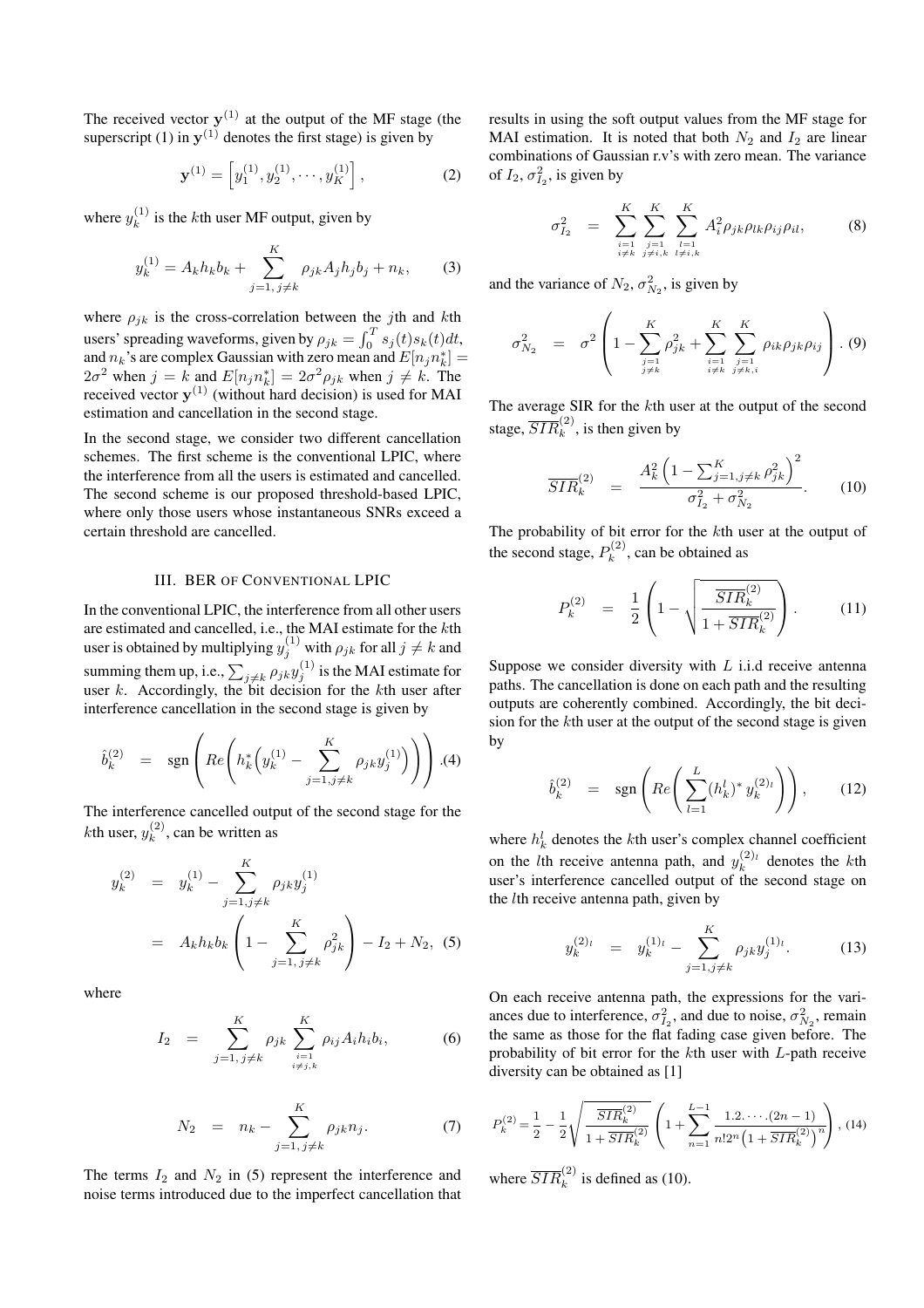### IV. THRESHOLD-BASED LPIC

The conventional LPIC analyzed above performs worse than the MF detector when the reliability of the MAI estimates is poor (as we will see in Sec. V). Here, we propose that by doing selective cancellation, i.e., cancel only those users whose instantaneous received SNRs exceed a certain threshold on fading channels, the performance of the PIC can be improved. This threshold-based cancellation is applicable to both LPIC as well as HPIC. In the following, we consider threshold-based cancellation for LPIC. A key question in this system is how to choose the optimum threshold. We propose two methods for choosing the threshold. For the case of equi-correlated users, we obtain the threshold by optimizing an approximate expression for the SIR at the canceller output. For the case of non-equi-correlated users, we optimize an approximate expression for the mean square error of the MAI estimator.

Consider the equi-correlated case where  $\rho_{jk} = \rho, \ \forall j, k, \ j \neq j$  $k$ . For this case, we first derive an expression for the average number of users,  $n_a$ , whose received SNRs exceed a certain threshold,  $\gamma$ . We then use  $n_a$  to write an approximate SIR expression which we optimize to obtain the optimum threshold. Let the transmit amplitudes of all the users be the same, i.e.,  $A_1 = A_2 = \cdots A_K = A$ . Let the instantaneous SNR of the *j*th user be denoted by  $\beta_j$ , given by  $\beta_j = \frac{A^2 |h_j|^2}{\sigma^2}$ . The probability that the first n out of  $K - 1$  users' (i.e., users other than the desired user k) received SNRs cross the threshold  $\gamma$ is given by

$$
p = \Pr(\beta_1 > \gamma, \cdots, \beta_n > \gamma, \beta_{n+1} < \gamma, \cdots, \beta_K < \gamma)
$$

$$
= \prod_{\substack{i=1\\i\neq k}}^{n} \Pr\left(\beta_i > \gamma\right) \cdot \prod_{\substack{i=n+1\\i\neq k}}^{K} \Pr\left(\beta_i < \gamma\right),\tag{15}
$$

since the r.v's  $h_1, h_2, \cdots, h_{k-1}, h_{k+1}, \cdots, h_K$  are independent. Also, since  $|h_1|^2$ ,  $\cdots$ ,  $|h_{k-1}|^2$ ,  $|h_{k+1}|^2$ ,  $\cdots$ ,  $|h_K|^2$  are i.i.d chi-square distributed, the above can be written as

$$
p = \left(e^{-\frac{\gamma \sigma^2}{2A^2}}\right)^n \left(1 - e^{-\frac{\gamma \sigma^2}{2A^2}}\right)^{K-1-n}.
$$
 (16)

Let  $b = e^{-\frac{\gamma \sigma^2}{2A^2}}$ . Considering all possible combinations of  $K - 1$  users, the probability that n out of  $K - 1$  users' SNRs cross the threshold  $\gamma$  is

$$
p(n; K - 1) = {K - 1 \choose n} b^n (1 - b)^{K - 1 - n}.
$$
 (17)

The average number of users crossing the threshold is then given by

$$
n_a = \sum_{n=0}^{K-1} np(n; K - 1)
$$
  
=  $(K - 1)b$ . (18)

Now considering  $n_a$  equi-correlated users being cancelled at the second stage, the cancelled output is given by  $y_k$  –



Fig. 1. Average SIR at the canceller output as a function of the threshold  $\gamma$ .  $K = 50, \rho = 0.05$ , SNR = 10.4 dB.

 $\rho \sum_{j=1}^{K} y_j$ , where S denotes the set of the  $n_a$  users cancelled. The interference variance  $\tilde{\sigma}_{I_2}^2$  of the cancelled output is approximately  $\tilde{\sigma}_{I_2}^2 = A^2 \rho^4 (\tilde{n}_a - 1)^2 n_a + A^2 (\rho (\rho^2 n_a)^2 (K - 1 - n_a)$ , and the noise variance  $\tilde{\sigma}_{N_2}^2$  is given by  $\tilde{\sigma}_{N_2}^2 = \sigma^2 - \rho^2 n_a \sigma^2 + \rho^3 \sigma^2 n_a (n_a - 1)$ . An approximate expression for the average SIR at the canceller output can then be written as

$$
\overline{SIR} = \frac{A^2(1 - n_a \rho^2)^2}{\tilde{\sigma}_{I_2}^2 + \tilde{\sigma}_{N_2}^2}.
$$
 (19)

The average SIR as a function of the threshold  $\gamma$  for  $K =$ 50,  $\rho = 0.05$ , and SNR =  $\frac{A^2}{\sigma^2} = 10.4$  dB is shown in Fig. 1. Differentiating (19) w.r.to  $n_a$  and equating to zero, the optimum value of  $n_a$ ,  $n_a^{opt}$ , can be obtained as

$$
n_a^{opt} = \frac{U_1(K, \rho, \sigma)}{U_2(K, \rho, \sigma)},
$$
\n(20)

where  $U_1(K, \rho, \sigma) = A^2 - \sigma^2(1 - \rho) + 2\rho A^2(K - 1)$  –  $\rho^2 A^2(2K-1)$ , and  $U_2(K, \rho, \sigma) = \rho^4 A^2 - 2\rho^3 A^2(K-1) +$  $\rho^2 A^2 (2K - 7) + 4\rho A^2 - \sigma^2 (\rho^3 + \rho^2 - 2\rho)$ . Substituting the value of  $n_a^{opt}$  in (18), the optimum value of  $\gamma$  can be found for the given channel conditions.

It is noted that both the MF detector as well as the conventional LPIC can be viewed as special cases of the proposed scheme corresponding to  $\gamma = \infty$  (none of the users get cancelled) and  $\gamma = 0$  (all users get cancelled), respectively. Also, by substituting  $n_a = K - 1$ , (19) reduces to the SIR expression in (10) corresponding to the conventional LPIC, and by substituting  $n_a = 0$  it reduces to the SIR expression corresponding to the MF detector in [1].

Next consider the non-equi-correlated case. Let the kth user be the desired user. We are interested in writing an optimizing function for the interfering user  $j$  to obtain the threshold value  $\gamma_i$  for the user j. For this, we take the mean square error (MSE) expression for the jth user in a conventional LPIC scheme [5] and modify it as follows. Let  $X_i$  denote the event  $\frac{A_j^2 |h_j|^2}{\sigma^2} < \gamma_j$  (i.e., user j is not cancelled with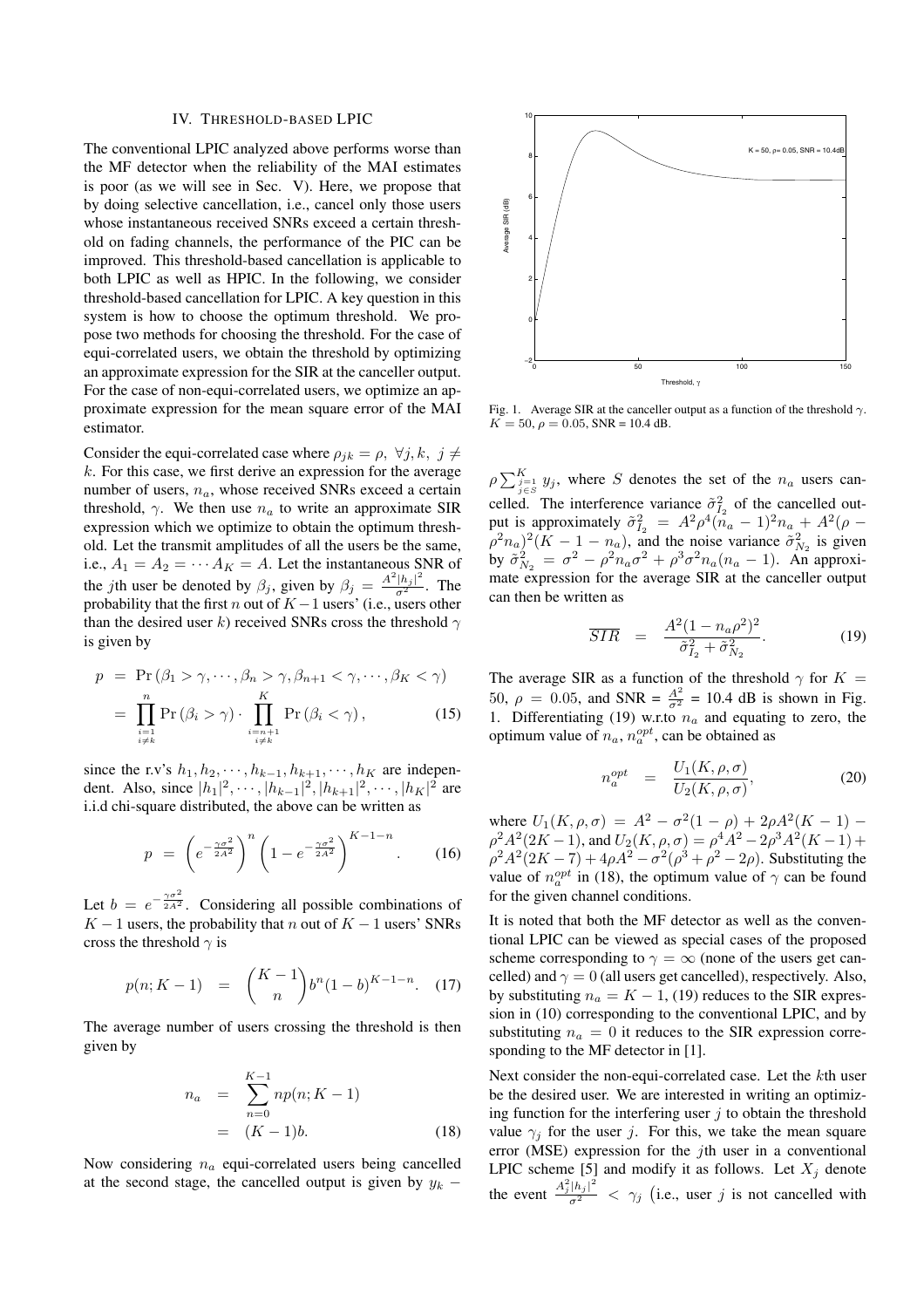probability  $p(X_j)$ ), and  $\overline{X_j}$  denote the event  $\frac{A_j^2 |h_j|^2}{\sigma^2} \ge \gamma_j$ (i.e., user j is cancelled with probability  $P(\overline{X_j})$ ). Note that  $-\frac{\gamma_j \sigma^2}{2A_j^2}$ . Now, consider the function  $Z_j$  given by

 $P(\overline{X_j}) = e$  $\overline{1}$ 

$$
Z_j = P(\overline{X_j}) E\left[ \left| \rho_{jk} \sum_{\substack{i=1 \ i \neq k,j}}^K A_i h_i b_i \rho_{ij} + \rho_{jk} n_j \right|^2 \left| \overline{X_j} \right| + P(X_j) E\left[ A_j^2 |h_j|^2 \rho_{jk}^2 \middle| X_j \right], \right]
$$
\n(21)

where the first term accounts for the MSE of the *i*th user's MAI estimator when user  $j$  is cancelled, and the second term accounts for the interference introduced by the  $j$ th user when he is not cancelled. The first conditional expectation in the above can be found by averaging  $|h_j|^2$  using the conditional distribution  $f(|h_j|^2 | X_j)$ . The second expectation can be found by noting that the terms involved are independent of the event  $X_i$ . The  $Z_i$  can then be written as

$$
Z_{j} = P(\overline{X_{j}}) \left( \rho_{jk}^{2} \sum_{\substack{i=1 \\ i \neq k, j}}^{K} 2A_{i}^{2} \rho_{ij}^{2} + 2\rho_{jk}^{2} \sigma^{2} \right) + A_{j}^{2} \rho_{jk}^{2} \left( 2 - 2P(\overline{X_{j}}) - \gamma_{j} \sigma^{2} P(\overline{X_{j}}) \right), (22)
$$

which can be optimized to obtain the threshold  $\gamma_i$ . Alternately, we can optimize the following function  $\tilde{Z}_j$  which includes additional cross-terms that make the sum of  $Z_i$ 's when  $\gamma_j$  is zero close to the conventional LPIC interference variance

$$
\tilde{Z}_j = P(\overline{X}_j) \left( \rho_{jk}^2 \sum_{\substack{i=1 \ i \neq k,j}}^K 2A_i^2 \rho_{ij}^2 + 2\rho_{jk}^2 \sigma^2 \right)
$$
  
+  $2\rho_{jk} P(\overline{X}_j) \sum_{\substack{i=1 \ i \neq j,k}}^K \sum_{\substack{l=1 \ i \neq j,k}}^K A_i^2 \rho_{lk} \rho_{ij} \rho_{il}$   
+  $A_j^2 \rho_{jk}^2 \left( 2 - 2P(\overline{X}_j) - \gamma_j \sigma^2 P(\overline{X}_j) \right)$ . (23)

For the case of diversity channels, the above optimization can be carried out on the individual fading paths.

# V. PERFORMANCE RESULTS

In Fig. 2, we plot the bit error rate as a function of the number of users,  $K$ , for  $a$ ) the MF detector,  $b$ ) the conventional LPIC, and c) the proposed threshold-based LPIC, for the case of equi-correlated users with  $\rho = 0.05$  at an SNR of 10.4 dB on flat Rayleigh fading channels  $(L = 1)$ . While the performance curves for the conventional LPIC and the MF detector are obtained from analytical expressions Eqn. (11) for the conventional LPIC and Eqn. (3.135) in [1] for the MF detector , the performance curve for the threshold-based LPIC is obtained through simulations. We have also verified the analytical plots for the conventional LPIC and the MF detector with simulation results and found the analysis and simulation results to agree very well (since the BER expressions are exact and no approximation is involved). The  $\gamma$  that



Fig. 2. Comparison of the BER performance of the threshold-based LPIC scheme with that of the MF detector and the conventional LPIC on flat Rayleigh fading ( $L = 1$ ). Equi-correlated users with  $\rho = 0.05$ . SNR = 10.4 dB.

maximizes the output SIR in (19) is chosen as the optimum threshold for the proposed scheme.

As mentioned earlier, from Fig. 1 we observe that the conventional LPIC performs worse than the MF detector when  $K$  is large (i.e., inaccurate MAI estimates due to poor SIR condition), whereas it performs better than the MF detector when  $K$  is small. It is also observed that the proposed thresholdbased LPIC performs better than both the MF detector as well as the conventional LPIC. This is because users with possibly very inaccurate MAI estimates (such users identified by their instantaneous SNRs falling below the optimum threshold) are not cancelled in the proposed scheme. As pointed out earlier, the MF detector and the conventional LPIC can be viewed as special cases corresponding to  $\gamma = \infty$  and  $\gamma = 0$ , respectively, whereas the proposed scheme uses the optimum  $\gamma$  which maximizes the output SIR and hence performs better than both the MF and the conventional LPIC. Figure 3 shows a similar performance comparison on diversity channels with two independent fading paths  $(L = 2)$ . Figure 4 shows the BER versus SNR performance comparison of the three schemes for 8 equi-correlated users with  $\rho = 0.125$ . We observe that the proposed LPIC scheme performs better than the MF detector and the conventional LPIC.

Figures 5 and 6 illustrate performance of the proposed scheme for the non-equi-correlated users case on flat fading  $(L = 1)$ and diversity channels  $(L = 2)$ , respectively, at an SNR of 10.4 dB. Random spreading sequences of processing gain of 32 are used. The optimum threshold for each user is obtained by optimizing (23). In the simulations, a near-far scenario is considered with users 2, 4, and 5 transmitting with 10 times more amplitude than the desired user 1 (i.e.,  $A_2/A_1 =$  $A_4/A_1 = A_5/A_1 = 10$  and the remaining users transmit with the same amplitude as the desired user. It is observed that in the presence of near-far effect, the MF detector performs worse than the conventional LPIC in the range of number of users considered. However, the proposed thresholdbased LPIC scheme clearly outperforms both the MF detector as well as the conventional LPIC.